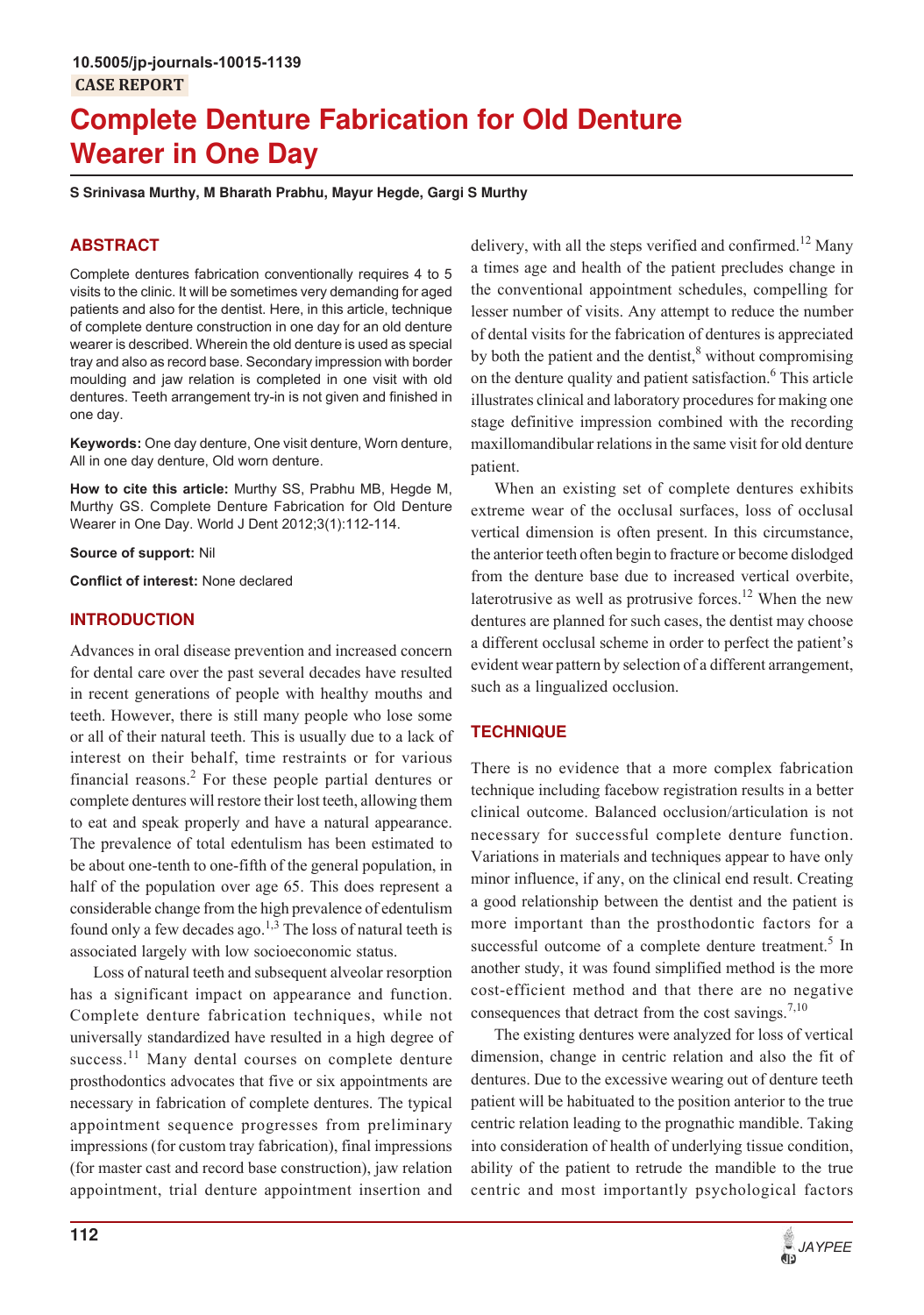*Complete Denture Fabrication for Old Denture Wearer in One Day*

especially, the good relationship between the dentist and the patient, case will be selected for one day denture construction.<sup>4</sup>

The existing denture is checked for border extensions and if required it is altered to make sure 2 mm short of functional depth of the sulcus. The dentures were used as special tray and border molding carried out with putty material to extend or otherwise improve the fit of the denture<sup>9</sup> (Fig. 1A).

Using these stabilized maxillary and mandibular modular dentures vertical jaw relation is carried out, with the maxillary modular denture, check for desired esthetic position of anterior teeth, any alteration can be done with the help of modeling wax, then check for:

- Parallelism of the occlusal plane to ala-tragus line and the interpupillary line.
- **Midline**
- Lip line
- Lip support.

In the same way, mandibular modular denture is altered according to the esthetic and functional requirement of the jaw relation.<sup>16</sup>

Place both the dentures and guide the mandible into centric relation and have the patient close. Verify that the vertical dimension of occlusion is correct and also other parameters, make a index in both the dentures in centric relation and remove the dentures (Fig. 2).

The impression material of choice is placed onto the tissue surface of the dentures and a wash type impression made of both maxilla and mandibular arches in centric relation position in closed mouth technique. Carefully remove both the upper and lower dentures from patient's mouth. Inspect and with a sharp scalpel blade, trim away all excess material which flowed onto the external surface of the denture. If excess material is retained assessment of esthetics will be difficult. With an indelible transfer stick, mark the posterior limit on the patient's maxillary tissues (vibrating line). Reinsert the maxillary denture and transfer the mark to the denture (Fig. 1B).

Again the dentures are inserted in the mouth and using zinc oxide eugenol impression paste centric relation is recorded. Carefully, the impressions are removed from the mouth and the impression/dentures are then boxed and poured with dental stone.

The master casts are trimmed, indexed and mounted on the mean value articulator (Fig. 3). Note that the master casts and dentures are not yet separated from the impression media. A record may be made of mold and shade, or new selections may be made.

Occlusal index is obtained by closing the mounted maxillary denture into the plaster on the remount jig. Or if



Fig. 1A: Old denture with border molding



**Fig. 1B:** Secondary impressions



**Fig. 2:** Jaw relation record



**Fig. 3:** Articulated dentures

the technician has better understanding of the technique and experienced in making new trial denture base with planned position of the anteriors, arch form and occlusal plane, the plaster index may not be required. The arrangement of teeth completed for trial (Fig. 4), dentist may decide to skip the trial denture appointment at his or her discretion,<sup>15</sup> if there